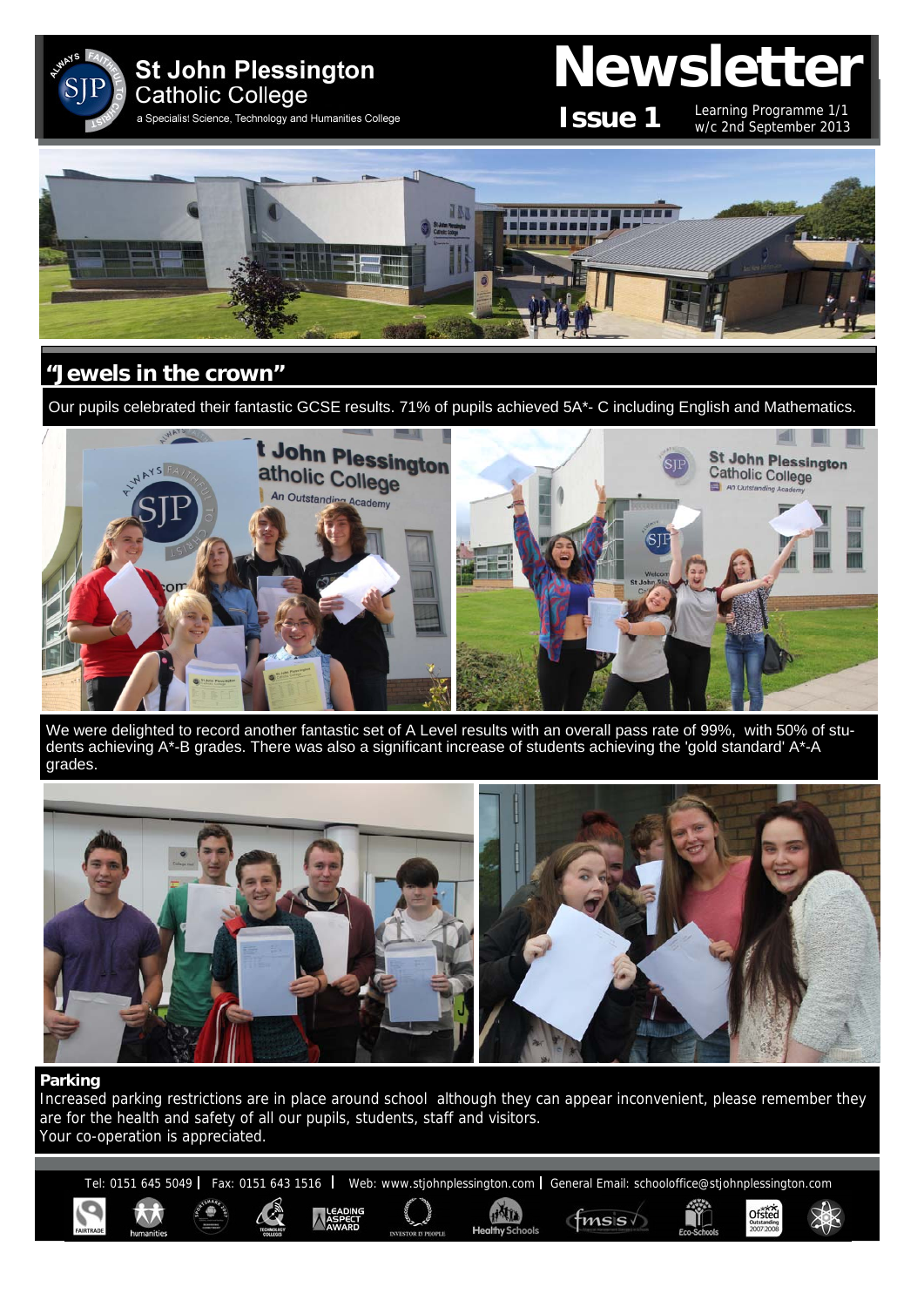Ofsted

### **Summer School**



St John Plessington surpassed itself this year with a highly successful, two week Summer School. Pupils completed activities based around the novel 'Cosmic' by Frank Cottrell Boyce and were given opportunities to learn aspects of English, Maths, Science, PE, DT, Drama and Literacy. Following ideas from the novel relating to space and theme Parks. Lessons were designed to stimulate learning through a range of fun activities.

Pupils were taught how to make 'Cosmic' couscous using ingredients sourced from our very own poly tunnel and they made their own rocket book marks using the sewing machines. In Maths pupils made alien masks by learning how to plot coordinates. Persuasive writing skills were covered in English and pupils improvised scenes from the book in Drama. Rockets were blasted into the stratosphere in Science, as well as looking at a variety of chemical reactions. The pupils were active every day with a range of PE activities including; table tennis, basketball and using the trampoline, to name but a few! Literacy work was completed following the Lexia programme in ICT where pupils explored phonic patterns and blends.

It wasn't all about the classroom however as two fantastic trips took place; one to The Liverpool Museum and Planetarium where pupils watched a highly informative show about the planet earth. Indeed, they were praised by the museum for their excellent conduct and enthusiasm. Tremendous fun was had by all in Gulliver's World where we were fortunate to be blessed with sunshine.

The pupils' parents and families were invited in for the final afternoon as pupils had prepared a show case to share what they had been doing over the two weeks. Everyone thoroughly enjoyed the pupils' efforts and presentations were made to celebrate the excellent level of participation and every pupil received their very own copy of Cosmic to encourage their love of reading.

At SJP we take pride in all our pupils; the Summer School crew were no exception to the high standards we demand. They were amazing in all aspects; a credit to themselves, their parents and the school!



**Diocese of Shrewsbury Building Fund** 

Attached to this week's newsletter is a colour leaflet from Bishop Mark outlining the Diocese of Shrewsbury Building Fund and extending an invitation to parents to make a contribution towards the fund.

Tel: 0151 645 5049 | Fax: 0151 643 1516 | Web: www.stjohnplessington.com | General Email: schooloffice@stjohnplessington.com

 $f$ <sub>msis</sub>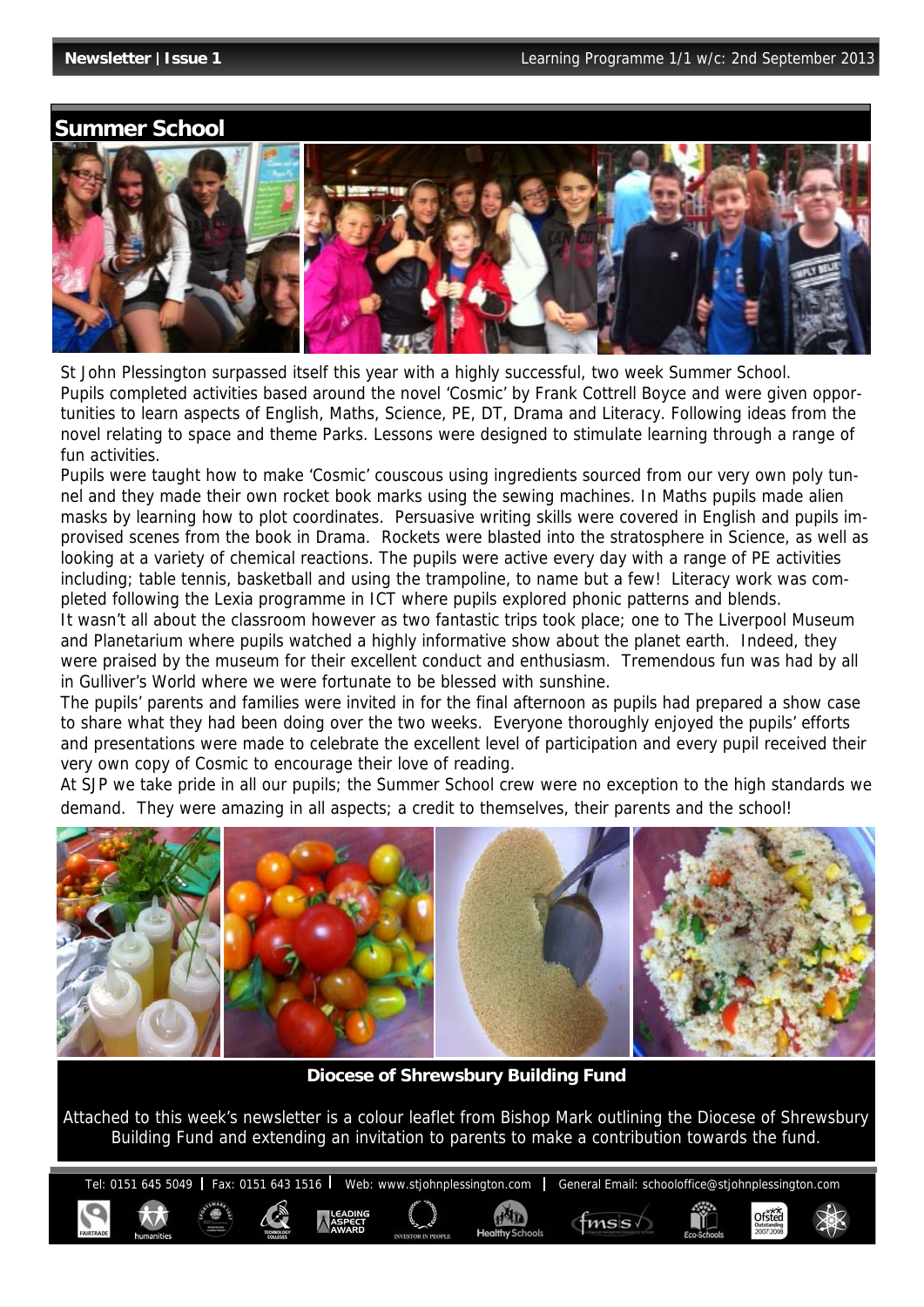#### **PRIVACY NOTICE Data Protection Act 1998**

We, St John Plessington Catholic College, a Voluntary Aided Academy, are a data controller for the purposes of the Data Protection Act. We collect information from you, and may receive information about you from your previous school and the Learning Records Service. We hold this personal data and use it to:

- support your teaching and learning:
- monitor and report on your progress;
- provide appropriate pastoral care, and
- assess how well your school is doing.

This information includes your contact details, national curriculum assessment results, attendance information and personal characteristics such as ethnic group, any special educational needs and relevant medical information. If you are enrolling for post 14 qualifications we will be provided with your unique learner number (ULN) by the Learning Records Service and may also obtain from them details of any learning or qualifications you have undertaken.

#### **We will not give information about you to anyone outside the school without your consent unless the law and our rules allow us to.**

We are required by law to pass some of your information to the Local Authority (LA) and the Department for Education (DfE).

We are required by law to pass some of your information to the Department for Education (DfE) and, in turn, this will be available for the use of the Local Authority (LA).

If you want to see a copy of the information about you that we hold and/or share, please contact Mrs C Lamb, Office Manager.

If you require more information about how the LA and/or DfE store and use your information please go to the following websites:

- Wirral Council website http://www.wirral.gov.uk/my-services/childrens-services/about -childrens-services/childrens-records
- DfE website http://www.education.gov.uk/researchandstatistics/datatdatam/ b00212337/datause

If you are unable to access these websites, please contact the School Office for the LA information, or the DfE as follows:

 Public Communications Unit Department for Education Sanctuary Buildings Great Smith Street London SW1P 3BT